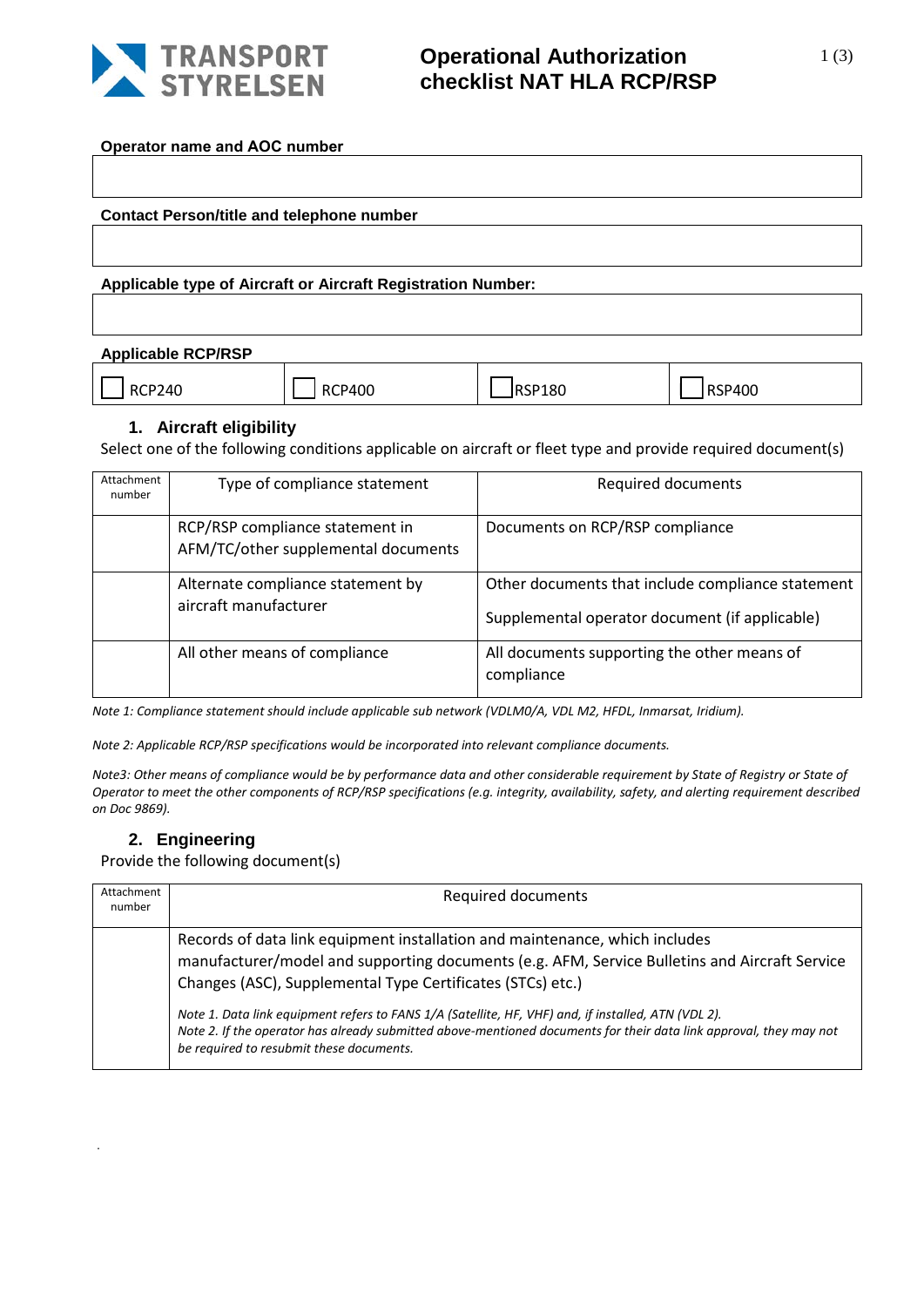

# **Operational Authorization checklist NAT HLA RCP/RSP**

Documentation of current configuration (e.g. current avionics software load); aircraft modifications (if applicable, listing of all Aircraft Service Changes (ASC) specific to data link communications, Service Bulletins etc.) *Note: The operator should indicate whether aircraft modifications have affected the data link system. If the system was affected, the operator should confirm compliance with the associated applicable RCP/RSP specifications.*

Documentation of user modifiable software configuration and its control process *Note: User modifiable software would control communication media and routing policies to meet RCP/RSP specifications.* 

### **3. Operation**

Provide the following document(s)

| <b>Required Documents</b>                                                                                                                                                                                                                                                                                                                                                                                                                                                                                                                                                                                      |
|----------------------------------------------------------------------------------------------------------------------------------------------------------------------------------------------------------------------------------------------------------------------------------------------------------------------------------------------------------------------------------------------------------------------------------------------------------------------------------------------------------------------------------------------------------------------------------------------------------------|
| Procedures and limitations applicable to the use of specific data link system(s) by aircraft type<br>(e.g AFM, OEM checklist/guide or operations manual)                                                                                                                                                                                                                                                                                                                                                                                                                                                       |
| Procedures for pilots and other operational personnel that addresses the following:<br>pre-flight planning requirements including MELs, eligible flight plan filing;<br>a)<br>actions to be taken in the data link operation, to include specific RCP/RSP required cases;<br>b)<br>actions to be taken for the loss of data link capability while in and prior to entering the<br>C)<br>airspace requiring specific RCP/RSP specifications;<br>problem reporting to the local/regional PBCS monitoring agency (e.g. central reporting<br>d)<br>agency)<br>specific regional requirements, if applicable.<br>e) |
|                                                                                                                                                                                                                                                                                                                                                                                                                                                                                                                                                                                                                |

### **4. CSP Compliance**

Select and provide one of following documents.

| Attachment<br>number | Required documents                                                                                                                            |
|----------------------|-----------------------------------------------------------------------------------------------------------------------------------------------|
|                      | Arrangements with each CSP (copies of contracts or other CSP compliance documents) to ensure<br>the following is provided:                    |
|                      | failure notification;<br>a)                                                                                                                   |
|                      | recording data link messages;<br>b)                                                                                                           |
|                      | CSP Integrity;<br>C)                                                                                                                          |
|                      | compliance with CSP allocations for RCP/RSP specifications, and<br>d)                                                                         |
|                      | adequate subnetwork coverage for the route flown<br>e)                                                                                        |
|                      | A record of registration to PBCS Charter (e.g. a copy of PBCS Charter web page which includes<br>the name of contracted CSP and the operator) |